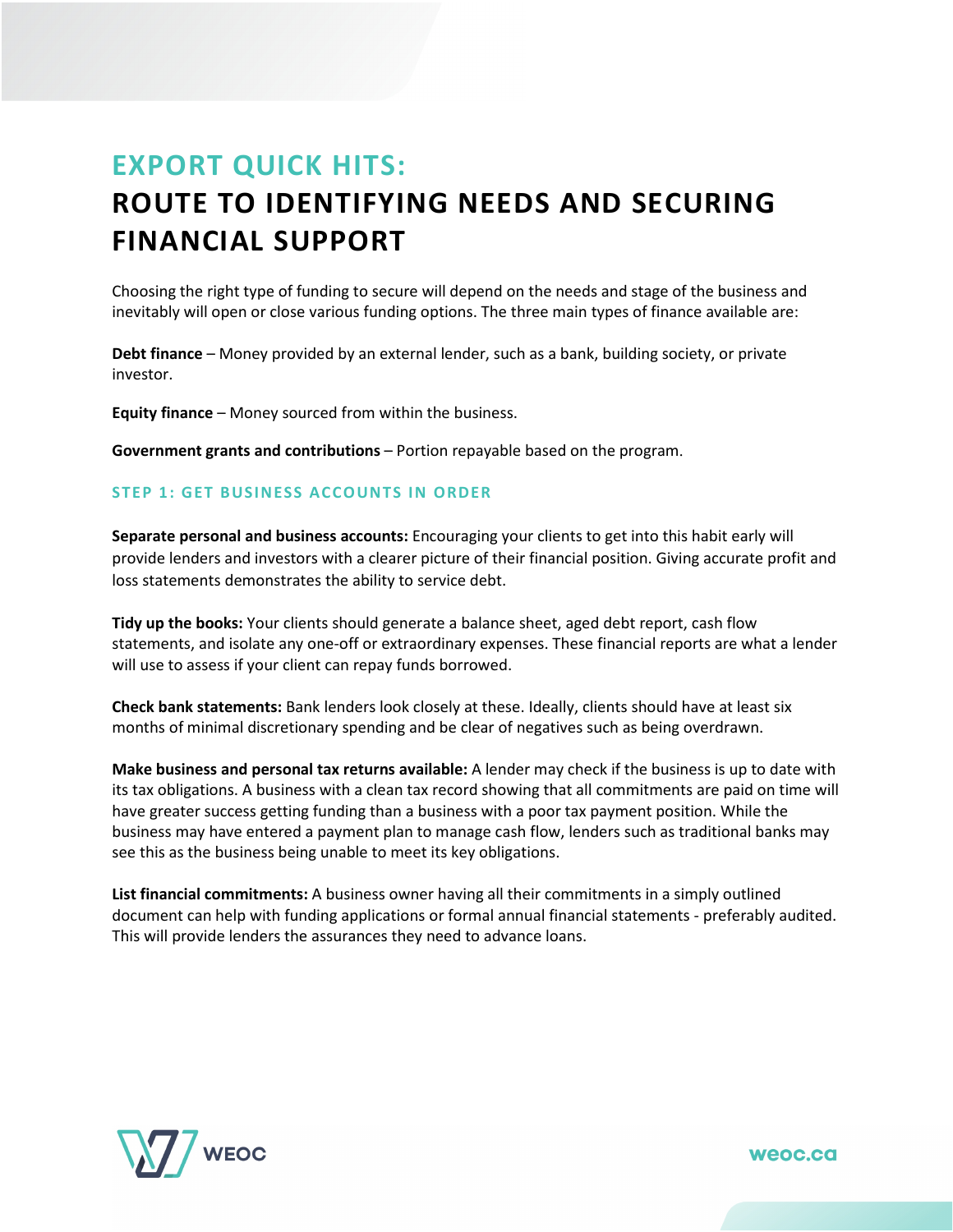#### **STEP 2: WRITE, REVIEW, OR REFRESH THE BUSINESS PLAN**

A good business plan outlines goals and the actions required to reach those goals. The plan should be a living document that shows the business' progress. Include market analysis, historical financial performance against forecasts (unless it is a new business), and financial forecasts.

Include a cash flow statement comparing actuals with budget and forecasts. This historical statement should capture the seven cash drivers: revenue, operational expenses, overheads, debtors, creditors, inventory, and gross margin.

Walk your clients through the different options of servicing a debt. Suggest using a budget and cash flow statement to determine their 'break-even point'. Assess what it costs to keep doors open, what revenue the business must generate to turn a profit, and a very important aspect, how quickly a business collects a payment from its customers. The average time it takes for a business to get paid within a set time period can reveal a lot about the state of the business; a longer number of days for the collection period may mean that cash is in short supply and cash flow is critical in all aspects of business. The less cash a business has available to it, the less able they are to invest in growth opportunities, or even pay their own suppliers.

## **STEP 3: FINANCE FITNESS CHECK**

**Get a credit report/credit score:** Make your clients aware of the importance of their credit rating and how it impacts their creditworthiness. The higher the credit score, the better the chances are of getting a business loan. It helps to understand what credit scores are based on. This will help address what areas need further attention.

Several factors may influence credit scores, including:

**Payment history.** Do they pay their bills on time? The credit score may take into account any missed or late payments, how long they went unpaid, and how often.

**Amount owed.** This includes totals owed to all creditors, how much is owed on particular types of accounts, and how much available credit they have used.

**Types of credit.** Generally speaking, the more types of accounts your client has (credit cards, retail accounts, mortgage loans, installment loans), as well as the total number of accounts influences credit score.

**New loans.** Has your client shopped for or received new credit recently? Applying for credit with different lenders within a short period of time may lower their score, especially if they have a relatively short credit history to begin with.

**Length of credit history.** The age of the oldest credit account, the age of the newest account, and the average age of all accounts may each play a role in the calculation of their score.

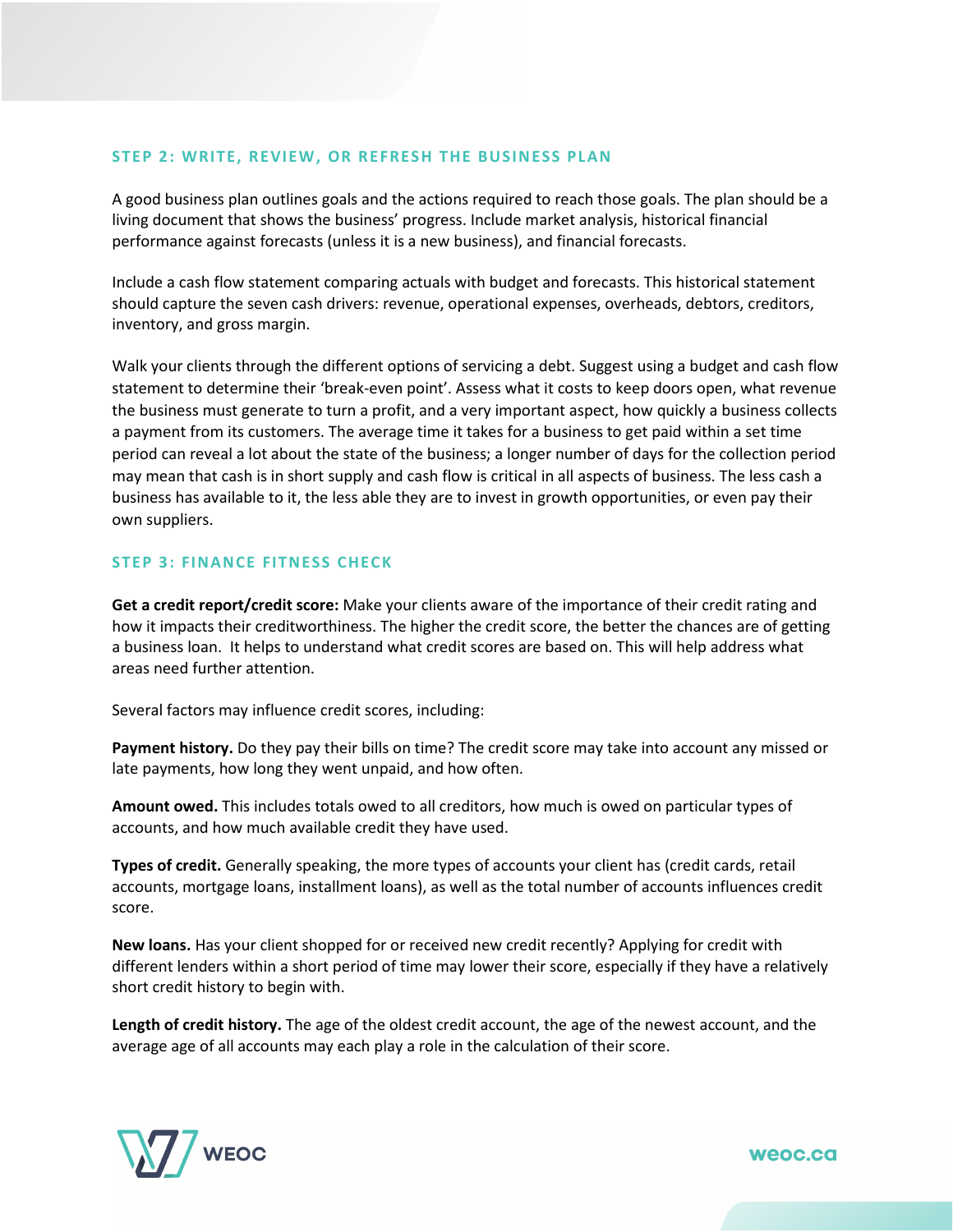Most credit reports share some similarities in what they value, however, keep in mind that credit bureaus collect and report information differently, so reports from different agencies will vary. Your clients should consider asking more than one provider for a credit report and regularly check their personal credit report to verify the accuracy of the information and promptly request corrections should any errors arise.

**Create a list of assets:** Many businesses feel they have nothing to use as security. However, by listing every piece of equipment, tools, and furniture (the ones they often forget to claim depreciation on), all starts to add up. Some funders also consider sweat equity.

**Discuss online reputation:** Be aware lenders may look through the business' website, along with the businesses and the owner's own social media platforms as a means of assessing one of the 5Cs of character.

## **STEP 4: BORROW, SEEK INVESTORS OR SELF-FUND?**

If your clients can tick off the above tasks, they'll be able to make an informed decision about whether they need external funding from one of the options outlined.

A written business plan, updated regularly, that includes accompanying financial statements, including a balance sheet, along with a forecasted profit and loss statement is 'the' single most important document for a lender. It will form the fundamental basis on which a lender will decide to lend or not. The business plan lays out the road map for the business, existing or new, and provides the lender with an understanding what is in the mind of the borrower and how the financing fits within the business plan. The other points noted previously such as tax information, credit scores, and other background information on the borrower provides the lender with more understanding of the risk that the loan will be repaid.

## **RESOURCES:**

**The Canada Business App** bridges the gap between small and mid-sized businesses needing government information and support and the thousands of government programs and services available to help them. New from Innovation, Science and Economic Development Canada (ISED), the app presents information about federal, provincial, and local government services and support programs in eight areas. It also provides personalized notifications straight to your phone and program recommendations tailored to your business.

**Export Development Canada (EDC)** offers several financing products for companies to support their international transactions: to pay for the up-front costs associated with the production of a large export order, expand into new markets or respond to a buyer's request for financing.

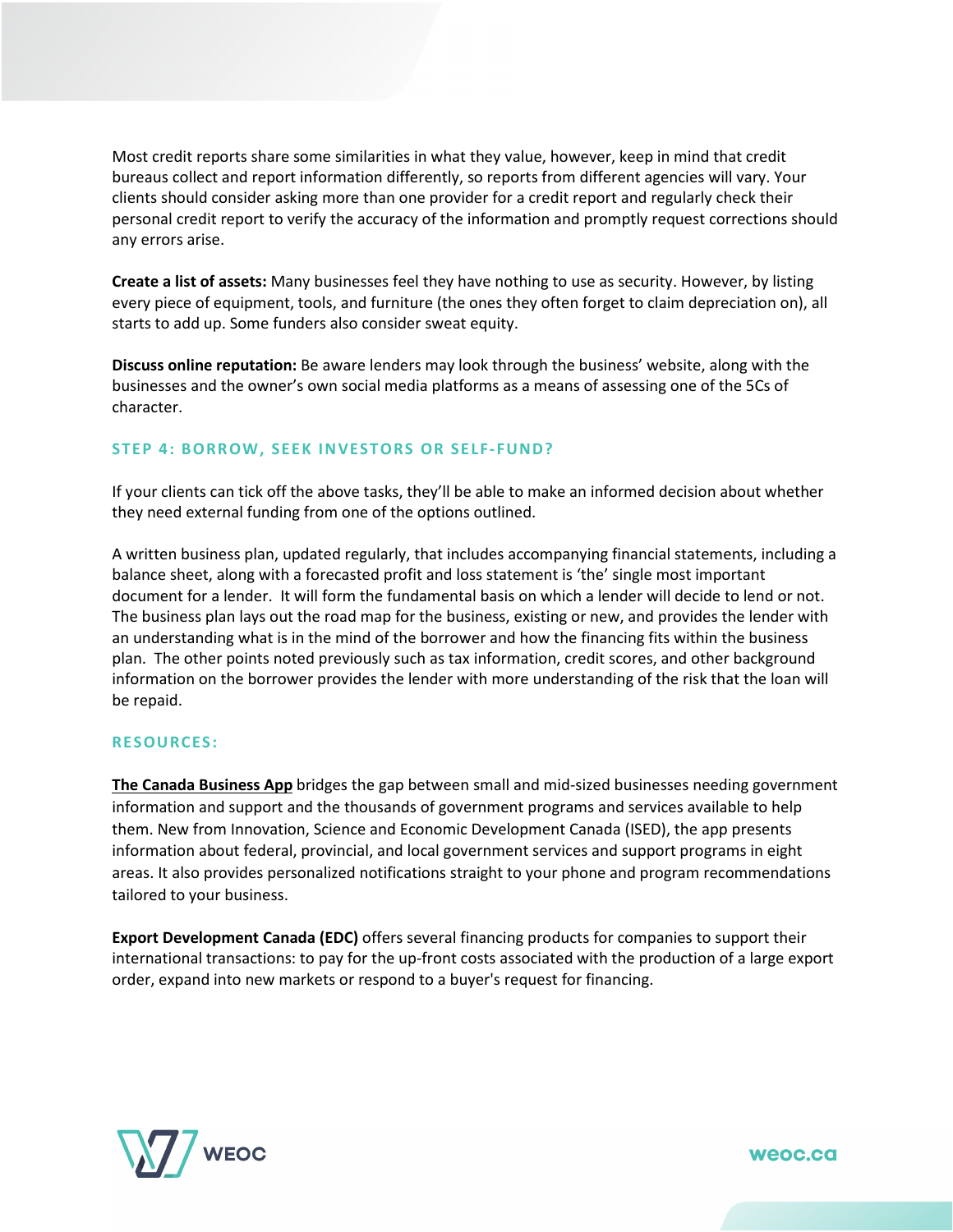**Business Development Bank (BDC)** with a focus on small and medium-sized enterprises and a specific program dedicated to women-owned/led business, BDC helps businesses with **financing, advisory services**, and **capital** in all industries at all stages of development.

**CanExport program**, supported by Global Affairs Canada, covers a percentage of eligible expenses for a variety of export marketing activities such as business travel, participation in trade shows, market research, adaption of marketing tools and more.

**AgriMarketing program**, supported by Agriculture and Agri-food Canada aims to increase and diversify exports to international markets by supporting industry-led promotional activities that highlight Canadian products and producers.

**Farm Credit Canada's (FCC) Women Entrepreneur program** has dedicated \$500 million in lending, enhancing events, and creating resources specifically for women entrepreneurs in agriculture, agribusiness, and food to start or grow their businesses.

**Canadian Technology Accelerator (CTA)** is not a funding program per se, since applicants must be ready to make a significant commitment of time and money, with senior personnel devoting several months of full-time participation. The CTA can provide companies with an existing technology, product or service with vast opportunities and a head start in a foreign market.

**Venture Capital Catalyst Initiative (VCCI)** is an alternative funding option available to improve financing opportunities for women and under-represented groups in the clean tech sector and to improve gender balance among Canadian VC fund managers and companies.

**Futurpreneur Canada** provides financing, mentoring, and support tools to aspiring business owners aged 18-39 to secure financing through collateral-free loans.

**Startup Canada** has the Women Founders Fund, providing micro-grants to women entrepreneurs and women-led companies in STEM (science, technology, engineering, math).

**Regional Development Agencies (RDA)**: There are six RDAs across Canada that work closely with businesses to help them scale up by providing access to financial assistance. Each RDA has tailored programs that support women entrepreneurs.